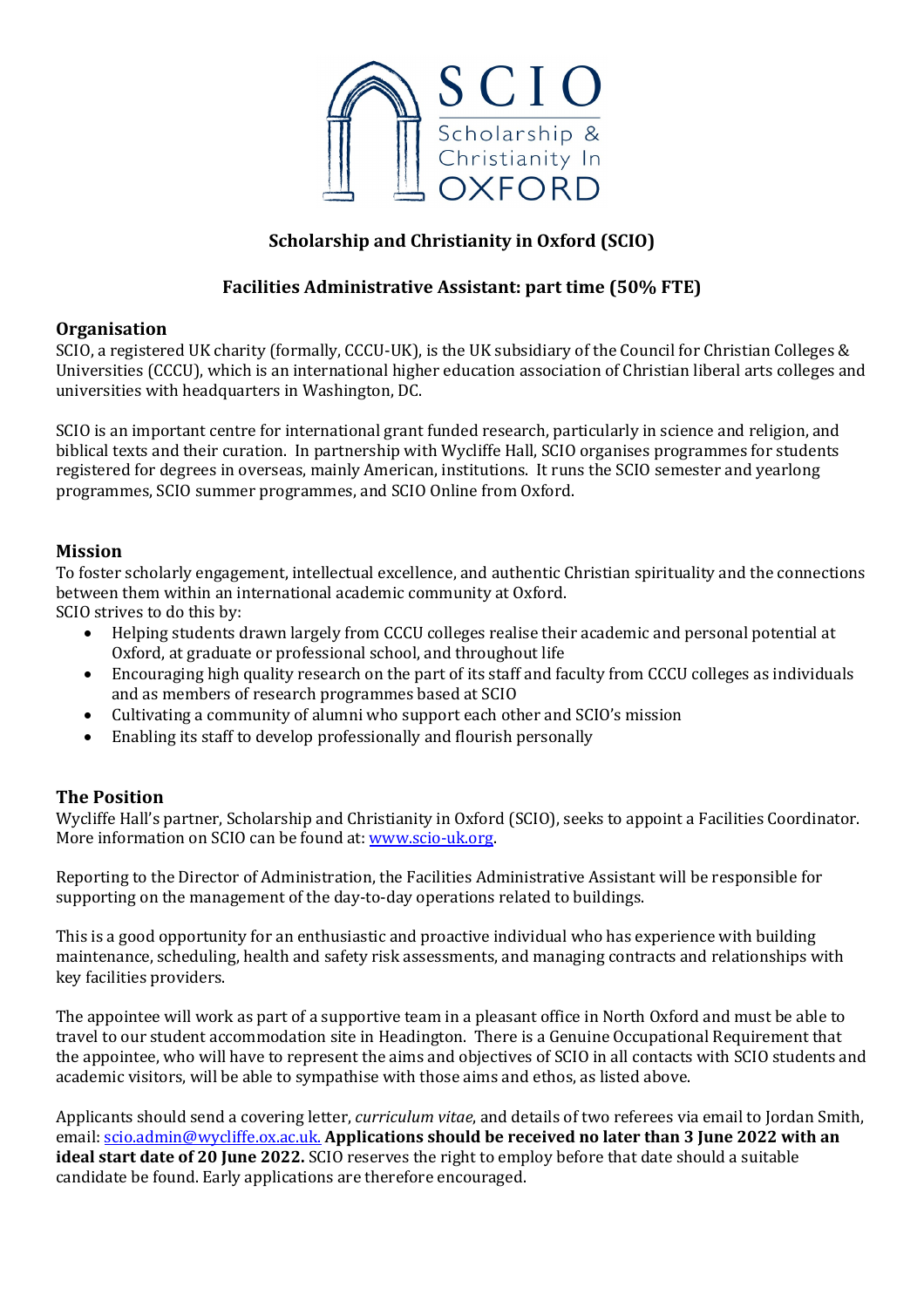## **Duties and Responsibilities**

## **To assist the Director of Administration on the sites management (50%)**

- Ensure sites (property of 8,000 sq ft property for 43 students and a small office suite) are tidy and clean in order to meet the requirements and demands of academic programmes, Conferences or Rentals
- Plan and organise work to be completed to a high standard and in a thorough and timely manner before arrival of students or when student property is rented out to third parties
- Be responsible for responding to queries and complaints made by students, conference attenders, or tenants and for maintaining a register of those incidents.
- Manage accommodation and office needs: supplies and inventory, desk and other furniture moves, IT equipment moves, kitchen equipment, etc.
- Maintain a tidy, safe, and pleasant working environment for students, visitors, and staff
- Ad-Hoc assistance on request when attending a site
- Monitor utilities usage (water, gas, electricity) by reporting meter readers and recording results
- Conduct fire alarm testing, water temperature testing and recording results in absence of Junior Dean at the student residence

### **To participate actively on the preparation on compliance reports for external parties (15%)**

- Assist the Director of Administration on the preparation of compliance surveys or reports related to the properties
- Ensuring that compliance logs (fire, maintenance, water monitoring, cleaning, pests) are updated as required
- Being responsible for preparing and maintaining systems for compliance visits e.g. fire risk assessments, fire alarm assessments, Legionella, pest management, etc.
- Supporting the implementation of risk assessments e.g. Covid-19 actions, signage or cleaning kits

### To overseeing activities undertaken by SCIO's appointed contractors delivering work within the premises  $(20%)$

- Arrange relevant call outs with suppliers when equipment needs to be repaired of building requires maintenance and ensure any maintenance takes place on time
- Monitor work executed by SCIO's appointed contractors delivering work within the premises
- Organise walk-through in the student residence during off-peak months to organise essential maintenance, deep cleaning and/or reallocation of furniture
- Validate invoices submitted by appointed contracts as per purchasing order or service requirement
- Point of contact in providing out of hours access to buildings
- Accept and put away deliveries

### To undertake wider agreed tasks that support the work of running effective operations in the office and the student residence and any other tasks reasonable delegated by the Director of Administration (15%)

- Participate actively on the budget preparation related to sites and compliance
- Undertake occasional physical work such as moving furnishings
- Assist in contract negotiation to the Director of Administration in areas related to the sites and compliance
- Perform additional administrative duties as assigned